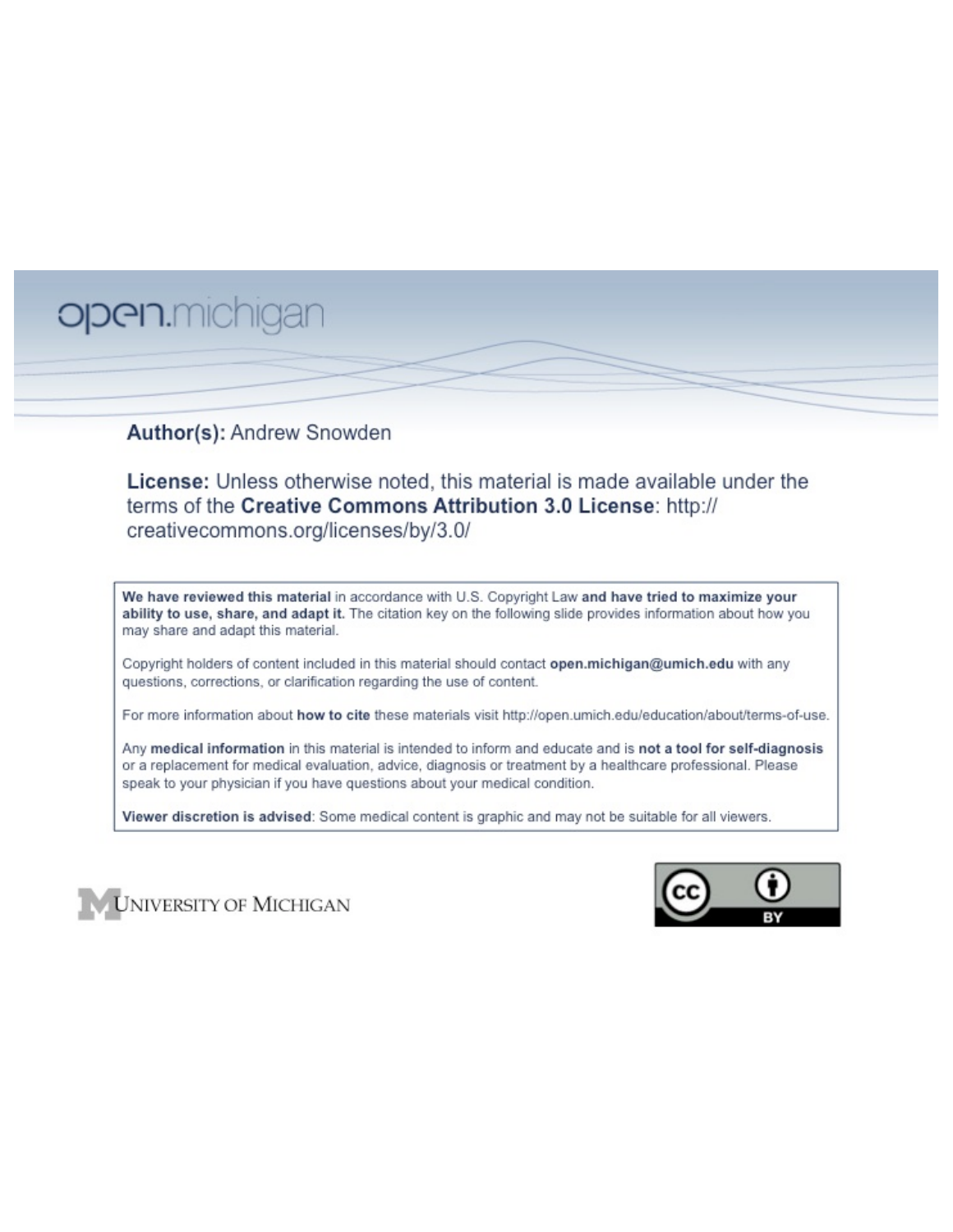## **Attribution Key**

for more information see: http://open.umich.edu/wiki/AttributionPolicy

## Use + Share + Adapt

{ Content the copyright holder, author, or law permits you to use, share and adapt. }

| @ PD-GOV                  | <b>Public Domain - Government:</b> Works that are produced by the U.S. Government. (17 USC § 105) |
|---------------------------|---------------------------------------------------------------------------------------------------|
| @ PD-EXP                  | Public Domain - Expired: Works that are no longer protected due to an expired copyright term.     |
| @ PO-SELF                 | Public Domain - Self Dedicated: Works that a copyright holder has dedicated to the public domain. |
| $(c2)$ 21110              | <b>Creative Commons - Zero Waiver</b>                                                             |
| $\left($ ce) $\right)$ my | <b>Creative Commons - Attribution License</b>                                                     |
| <b>CO</b> ITY-SA          | <b>Creative Commons - Attribution Share Alike License</b>                                         |
| <b>CO</b> BY-NC           | <b>Creative Commons - Attribution Noncommercial License</b>                                       |
| <b>CO</b> BY-NC-SA        | Creative Commons - Attribution Noncommercial Share Alike License                                  |
| GNU-FOL                   | <b>GNU - Free Documentation License</b>                                                           |

## **Make Your Own Assessment**

{ Content Open. Michigan believes can be used, shared, and adapted because it is ineligible for copyright. }

Public Domain - Ineligible: Works that are ineligible for copyright protection in the U.S. (17 USC § 102(b)) \*laws in your jurisdiction may differ

{ Content Open. Michigan has used under a Fair Use determination. }

**O** FAIR USE Fair Use: Use of works that is determined to be Fair consistent with the U.S. Copyright Act. (17 USC § 107) \*laws in your jurisdiction may differ

> Our determination DOES NOT mean that all uses of this 3rd-party content are Fair Uses and we DO NOT guarantee that your use of the content is Fair.

To use this content you should do your own independent analysis to determine whether or not your use will be Fair.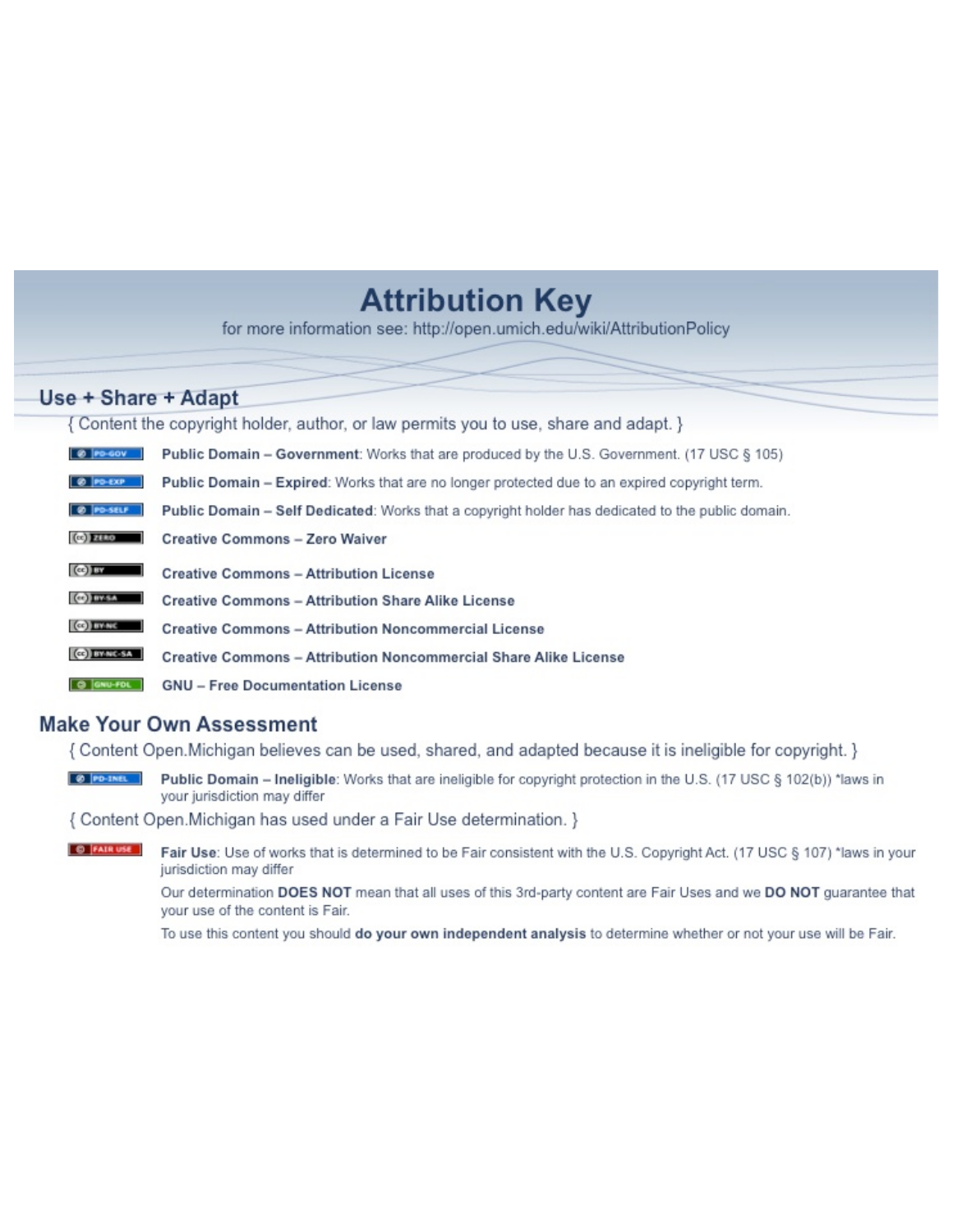## Lecture 4: Abelian varieties (algebraic theory)

This lecture covers the basic theory of abelian varieties over arbitrary fields. I begin with the basic results such as commutativity and the structure of torsion. Then I discuss the dual abelian variety. Next I prove the weak Mordell–Weil theorem, as the same ideas will be important for us later on. Last is Poincaré irreducibility, and its interpretation in terms of the isogeny category.

A good reference for today is Mumford's "Abelian varieties" (MR282985) or Milne's notes.

#### 1 General facts about abelian varieties

Fix a field *k*. Many of the results about abelian varieties over C continue to hold over *k*. However, the proofs are quite different and more complicated. We give some indications as to how the theory is developed, but omit most of the arguments.

#### 1.1 Commutativity

We begin by explaining the most basic fact: commutativity. One can establish this using an argument similar to the one we used in the complex case. We present a different argument here, which provides a more general result. It is based on the following general fact:

Theorem 1 (Rigidty Lemma). *Let X be a complete variety, let Y and Z be arbitrary varieties, and let*  $f: X \times Y \to Z$  *be a map of varieties. Suppose there exists*  $x_0 \in X$  *and*  $y_0 \in Y$  *such that the restriction of f to each of*  $X \times \{y_0\}$  *and*  $\{x_0\} \times Y$  *is constant.* Then *f is constant.* 

**Corollary 2.** Let *X* and *Y* be abelian varieties and let  $f: X \rightarrow Y$  be any map of varieties such *that f*(0) = 0*. Then f is a morphism of abelian varieties, i.e., it respects the group structure.*

*Proof.* Consider the map  $h: X \times X \to Y$  given by  $(x, y) \mapsto f(x + y) - f(x) - f(y)$ . Then  $h(x, 0) = h(0, x) = 0$  for all  $x \in X$ , and so by the Rigidity Lemma  $h = 0$ , i.e., f is a homomorphism.  $h(0, x) = 0$  for all  $x \in X$ , and so by the Rigidity Lemma  $h = 0$ , i.e., f is a homomorphism.

Corollary 3. *An abelian variety is commutative.*

*Proof.* The map  $x \mapsto -x$  takes 0 to 0 and is therefore a homomorphism, which implies commutativity. tivity.

#### 1.2 Theorem of the cube

Theorem 4 (Theorem of the cube). *Let X, Y , and Z be varieties, with X and Y complete, and let*  $x_0 \in X$ ,  $y_0 \in Y$ , and  $z_0 \in Z$  *be points. Let L be a line bundle on*  $X \times Y \times Z$ , and suppose the restrictions of L to each of  $X \times Y \times \{z_0\}$ ,  $X \times \{y_0\} \times Z$ , and  $\{x_0\} \times Y \times Z$  are trivial. Then L is *trivial.*

Remark 5. This can be thought of as a version of the rigidity lemma for maps to the stack  $BG_m$ .  $\Box$ 

**Corollary 6.** Let A be an abelian variety. Let  $p_i: A \times A \times A \rightarrow A$  denote the projection map, and *let*  $p_{ij} = p_i + p_j$  *and*  $p_{123} = p_1 + p_2 + p_3$ *. Let L be a line bundle on A. Then the line bundle* 

$$
p_{123}^* L \otimes p_{12}^* L^{-1} \otimes p_{13}^* L^{-1} \otimes p_{23}^* L^{-1} \otimes p_1^* L \otimes p_2^* L \otimes p_3^* L
$$

*on*  $A \times A \times A$  *is trivial.* 

These are notes for Math 679, taught in the Fall 2013 semester at the University of Michigan by Andrew Snowden.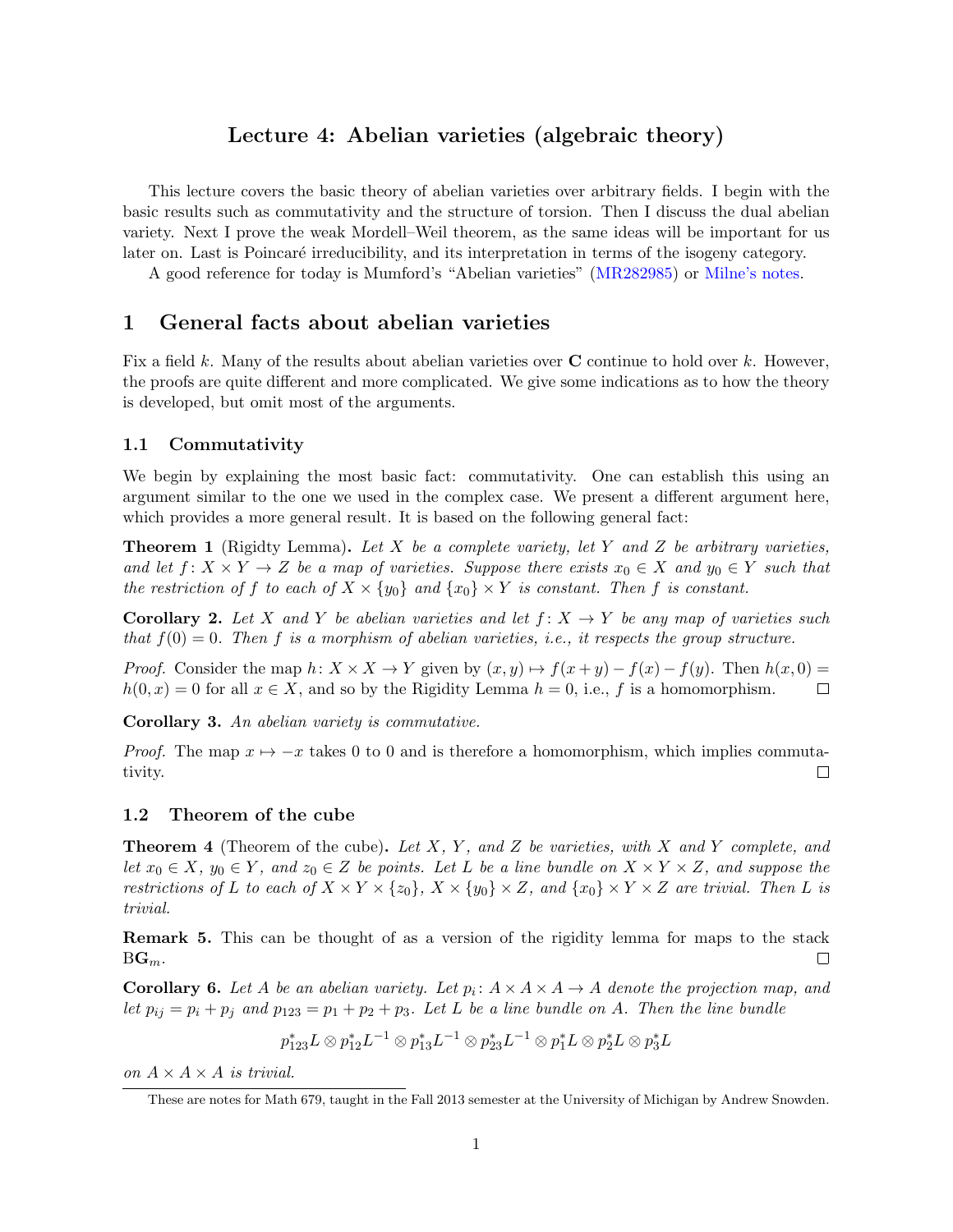*Proof.* This follows immediately from the theorem of the cube. For example, if we restrict to  $\Box$  $A \times A \times \{0\}$  then  $p_{123}^*L = p_{12}^*L$ ,  $p_{13}^*L = p_1^*L$ , and  $p_3^*L = 1$ , so all factors cancel.

**Corollary 7.** Let A be an abelian variety, let X be any variety, let  $f, g, h: X \rightarrow A$  be maps, and *let L be a line bundle on A. Then the line bundle*

$$
(f+g+h)^*L \otimes (f+g)^*L^{-1} \otimes (f+h)^*L^{-1} \otimes (g+h)^*L^{-1} \otimes f^*L \otimes g^*L \otimes h^*L
$$

*on X is trivial.*

*Proof.* This follows from the previous corollary by considering the map  $X \to A \times A \times A$  given by  $(f, q, h)$ . (*f, g, h*).

#### 1.3 Structure of torsion

Proposition 8. *Let L be a line bundle on an abelian variety A. Then*

$$
[n]^*L = L^{(n^2+n)/2} \otimes [-1]^* L^{(n^2-n)/2}.
$$

 $In particular, if L is symmetric  $([-1]^*L = L)$  then  $[n]^*L = L^{n^2}$ , while if L is anti-symmetric$  $([-1]^*L = L^{-1})$  then  $[n]^*L = L^n$ .

*Proof.* Applying Corollary 7 to the maps  $[n]$ ,  $[1]$ , and  $[-1]$ , we find

$$
[n]^*L \otimes [n+1]^*L^{-1} \otimes [n-1]^*L^{-1} \otimes [n]^*L \otimes L \otimes [-1]^*L
$$

is trivial. In other words,

$$
[n+1]^*L = [n]^*L^2 \otimes [n-1]^*L^{-1} \otimes L \otimes [-1]^*L.
$$

The result now follows by induction.

Proposition 9. *The map* [*n*] *is an isogeny, i.e., it is surjective with finite kernel.*

*Proof.* One can show that abelian varieties are projective. Let *L* be an ample line bundle on *A*. Replacing *L* by  $L \otimes [-1]^*L$ , we can assume *L* is symmetric. Since  $[n]^*L = L^{n^2}$ , it is ample. However, the restriction of this to the *n*-torsion is obviously trivial. Since the *n*-torsion is a complete variety on which the trivial bundle is ample, it must be finite. This implies that [*n*] is surjective, by reasoning with dimension. П

**Proposition 10.** *The degree of*  $[n]$  *is*  $n^{2g}$ *.* 

*Proof.* Let  $f: X \to Y$  be a finite map of complete varieties of degree *d*. If  $D_1, \ldots, D_n$  are divisors on *Y*, where  $n = \dim(X) = \dim(Y)$ , then there is an equality of intersection numbers:

$$
(f^*D_1\cdots f^*D_n)=d(D_1\cdots D_n).
$$

Now, let *D* be an ample divisor such that  $[-1]^*D$  is linearly equivalent to *D* (e.g., the divisor associated to the line bundle used above). Then  $[n]^*D$  is linearly equivalent to  $n^2D$ . We thus find

$$
deg([n])(D \cdots D) = ((n^2D) \cdots (n^2D)) = n^{2g}(D \cdots D).
$$

Since *D* is ample,  $(D \cdots D) \neq 0$ , and thus deg([*n*]) =  $n^{2g}$ .

2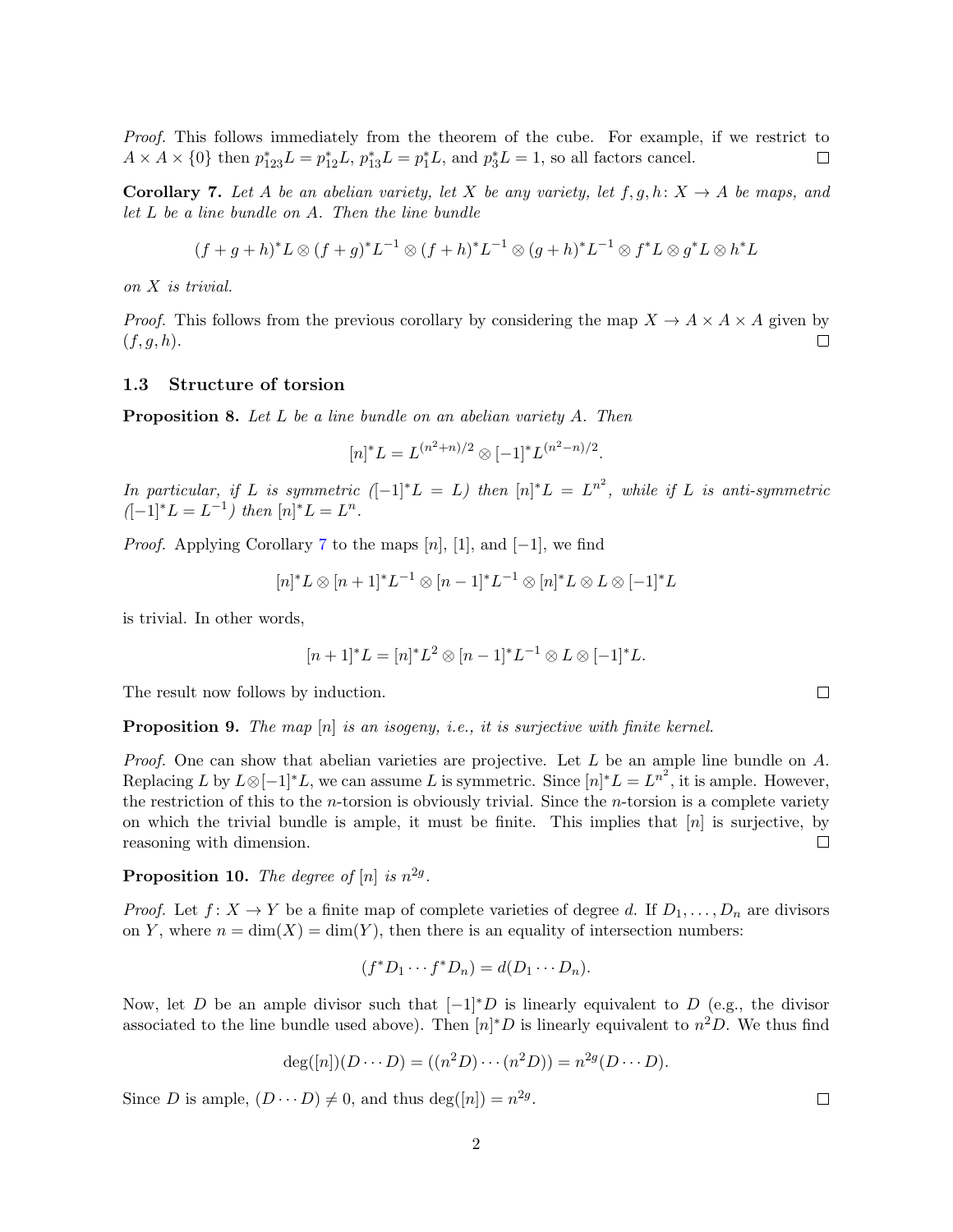One can show that  $[n]: A \to A$  induces multiplication by *n* on the tangent space. This shows that [*n*] is separable if and only if *n* is prime to the characteristic. Combined with the above (and the usual induction argument), we see that:

Corollary 11. If *n* is prime to the characteristic, then  $A[n](\overline{k})$  is isomorphic to  $(\mathbf{Z}/n\mathbf{Z})^{2g}$ .

**Corollary 12.** If  $\ell$  is a prime different from the characteristic then  $T_{\ell}A$  is isomorphic to  $\mathbf{Z}_{\ell}^{2g}$ .

Since  $[p]$  is not separable,  $A[p](\overline{k})$  must have fewer than  $p^{2g}$  points. In fact, we when we study group schemes we will see that it can have at most  $p^g$  points.

#### 1.4 Theorem of the square

Theorem 13 (Theorem of the square). *Let L be a line bundle on an abelian variety A, and let x and y be two points of A. Then*

$$
t_{x+y}^*L \otimes L = t_x^*L \otimes t_y^*L.
$$

*Here*  $t_x$  *denotes translation by*  $x$ *.* 

*Proof.* Apply the *f*, *g*, *h* proposition with  $f = x$  (constant map),  $g = y$ , and  $h = id$ .  $\Box$ 

Define  $Pic(A)$  to be the set of isomorphism classes of line bundles on A. For a line bundle  $L$ , let  $\phi_L$ :  $A(k) \to Pic(A)$  be the map  $\phi_L(x) = t_x^* L \otimes L^{-1}$ . The theorem of the square exactly states that  $\phi_L$  is a group homomorphism.

## 2 The dual variety

Over the complex numbers, we can write an abelian variety  $A$  as  $V/M$ , where  $V$  is a complex vector space and *M* is lattice. We defined the dual abelian variety  $A^{\vee}$  as  $\overline{V}^*/M^{\vee}$ . We would like to be able to define the dual variety over any field, but this definition obviously does not carry over. The key idea is to reinterpret  $A^{\vee}$  in terms of line bundles.

Recall that over **C** we showed that the set  $A^{\vee}$  was canonically in bijection with the set Pic<sup>0</sup>(*A*). Furthermore, although our definition of  $Pic^0(A)$  was originally topological (and does not generalize to other fields), we characterized  $Pic^0(A)$  as the translation invariant line bundles (which does generalize to other fields). We therefore have a possible method of defining the dual.

#### 2.1 Definition of the dual

Let *k* be an arbitrary field, and let *A* be an abelian variety over *k*. We defined  $Pic(A)$  above to be the set of isomorphism classes of line bundles on *A*. We now define  $Pic^0(A)$  to be the subgroup consisting of those line bundles *L* which are translation invariant, i.e., which satisfy  $t^*_x(L) \cong L$  for all  $x \in A$ . Motivated by the complex case, we want to define  $A^{\vee}$  to be an abelian variety with point-set  $Pic^0(A)$ . However, it is not good enough to just define the points of a variety over a field: we must define its functor of points.

For a variety *T*, let  $F(T)$  be the of isomorphism classes of line bundles *L* on  $A \times T$  satisfying the following two conditions: (a) for all  $t \in T$ , the restriction of *L* to  $A \times \{t\}$  belongs to Pic<sup>0</sup>(*A*); and (b) the restriction of *L* to  $\{0\} \times T$  is trivial. Thus  $F(k) = Pic^{0}(A)$ . We define the dual abelian variety  $A^{\vee}$  to be the variety that represents *F*, if it exists. If it does exist, then it automatically comes with a universal bundle  $P$  on  $A \times A^{\vee}$ , which is called the Poincaré bundle.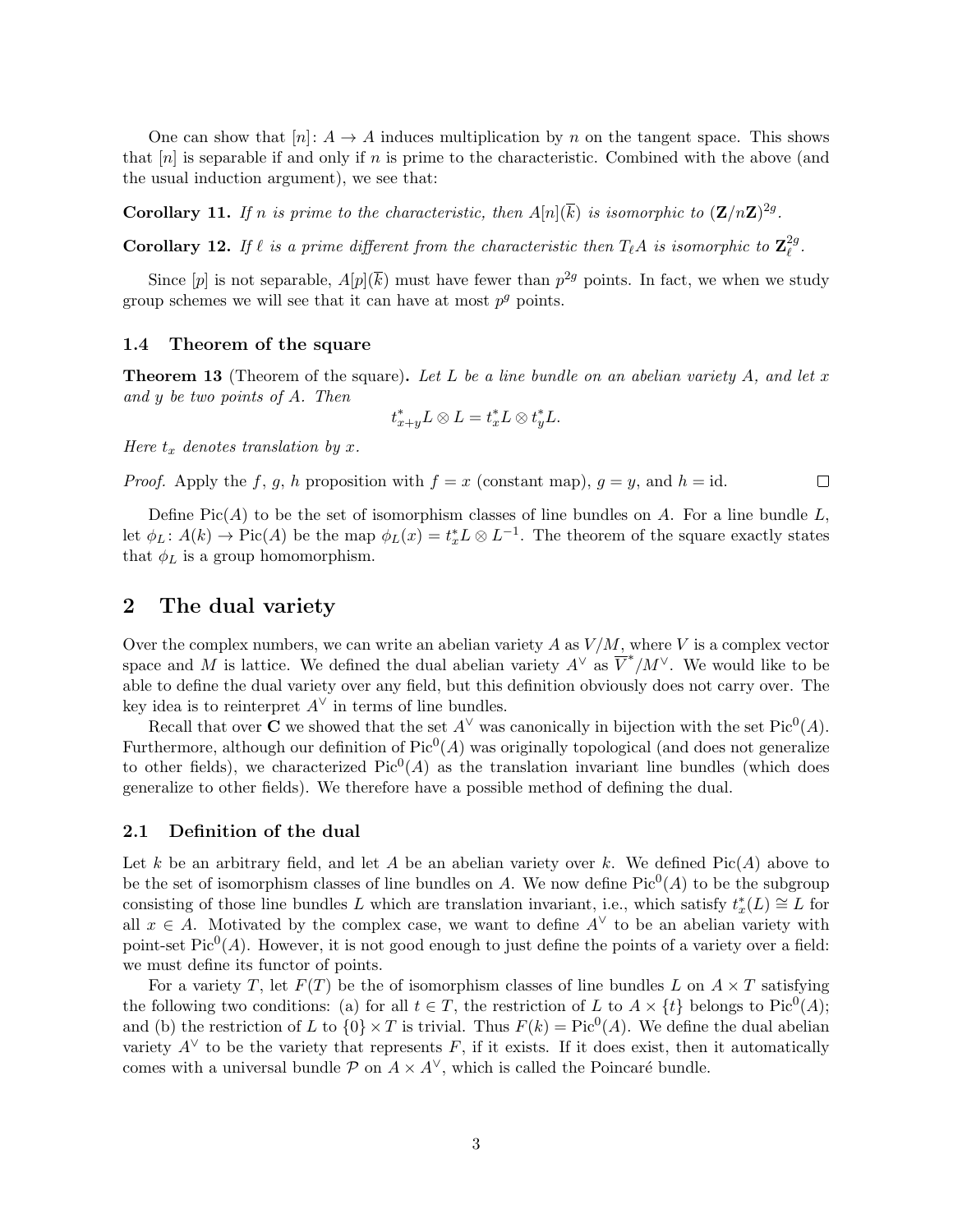#### 2.2 Construction of the dual

Let *L* be an ample bundle on *A*. We then have the map  $\phi_L : A \to Pic^0(A)$ . (The theorem of the square implies the image is in  $Pic^0$ .) Over the complex numbers, we saw that this map was an isogeny of tori. In general, one can prove the it is surjective, and has finite kernel  $K(L)$ . In fact, one can give  $K(L)$  a natural scheme structure. This suggests that  $A^{\vee}$  should be the quotient  $A/K(L)$ , and one can show that this is indeed the case.

#### 2.3 Another approach to the dual

Let *L* be in Pic<sup>0</sup>(*A*). Then, by definition,  $t_x^*(L)$  and *L* are isomorphic for all  $x \in A$ . Choose an isomorphism  $\phi_x$ . Then  $\phi_y t_y^*(\phi_x)$  and  $\phi_{x+y}$  are two isomorphisms  $t_{x+y}^*(L) \to L$ , and thus differ by an element  $\alpha_{x,y}$  of  $\text{Aut}(L) = \mathbf{G}_m$ . It is obvious that  $\alpha$  is a 2-cocycle of A with coefficients in  $\mathbf{G}_m$ , and thus defines a central extension  $\mathcal{G}(L)$  of A by  $\mathbf{G}_m$ . In fact,  $\mathcal{G}(L)$  is a commutative group.

Here is a different construction of  $\mathcal{G}(L)$ . One can show that L being translation invariant is equivalent to  $p_1^*L \otimes p_2^*L$  being isomorphic to  $m^*L$ , where *m* is the multiplication map  $A \times A \rightarrow$ *A* and  $p_i$  are the projection maps. The fiber at  $(x, y)$  of this isomorphism is an identification  $L_x \otimes L_y \to L_{x+y}$ . In other words, there is a natural map  $L \times L \to L$  (identifying *L* with its total space) over the multiplication map on *A*. The group  $\mathcal{G}(L)$  is then just *L* minus its zero section, with this multiplication.

We have thus constructed a map  $G: Pic^0(A) \to Ext^1(A, \mathbf{G}_m)$ , where  $Ext^1$  is taken in the category of commutative group varieties. Serre showed (MR0103191, Chapter VII, Section 3) that this map is an isomorphism. Forming  $Ext<sup>1</sup>$  in the category of fppf sheaves allows one to recover the functor of points of  $A^{\vee}$ .

## 3 The Mordell–Weil theorem

Theorem 14 (Mordell–Weil). *Let A be an abelian variety over the number field K. Then A*(*K*) *is a finitely generated abelian group.*

The proof of this theorem usually proceeds in two steps: first, one shows that  $A(K)/nA(K)$ is a finite group (the so-called weak Mordell–Weil theorem), and then one uses height functions to deduce the theorem. We will only discuss the proof of the first step. A complete proof, in the case of elliptic curves, is given in Chapter VII of Silverman's "The arithmetic of elliptic curves" (MR0817210).

Consider the exact sequence

$$
0 \to A[n](\overline{K}) \to A(\overline{K}) \stackrel{n}{\to} A(\overline{K}) \to 0.
$$

Taking Galois cohomology, one obtains an exact sequence

$$
0 \to A(K)/nA(K) \to \mathrm{H}^1(G_K, A[n](\overline{K})) \to \mathrm{H}^1(G_K, A(\overline{K}))[n] \to 0.
$$

This is called the Kummer sequence, and is very important. To show that  $A(K)/nA(K)$  is finite, it suffices to show that the middle cohomology group is finite. This is not quite true; however, one can show that the image of the first map only hits classes which are unramified outside a fixed finite set of places *S*, and so it's enough to establish finiteness for such classes, which is true. (The set *S* can be taken to be the set of places of bad reduction for *A*, together with those places above *n*.)